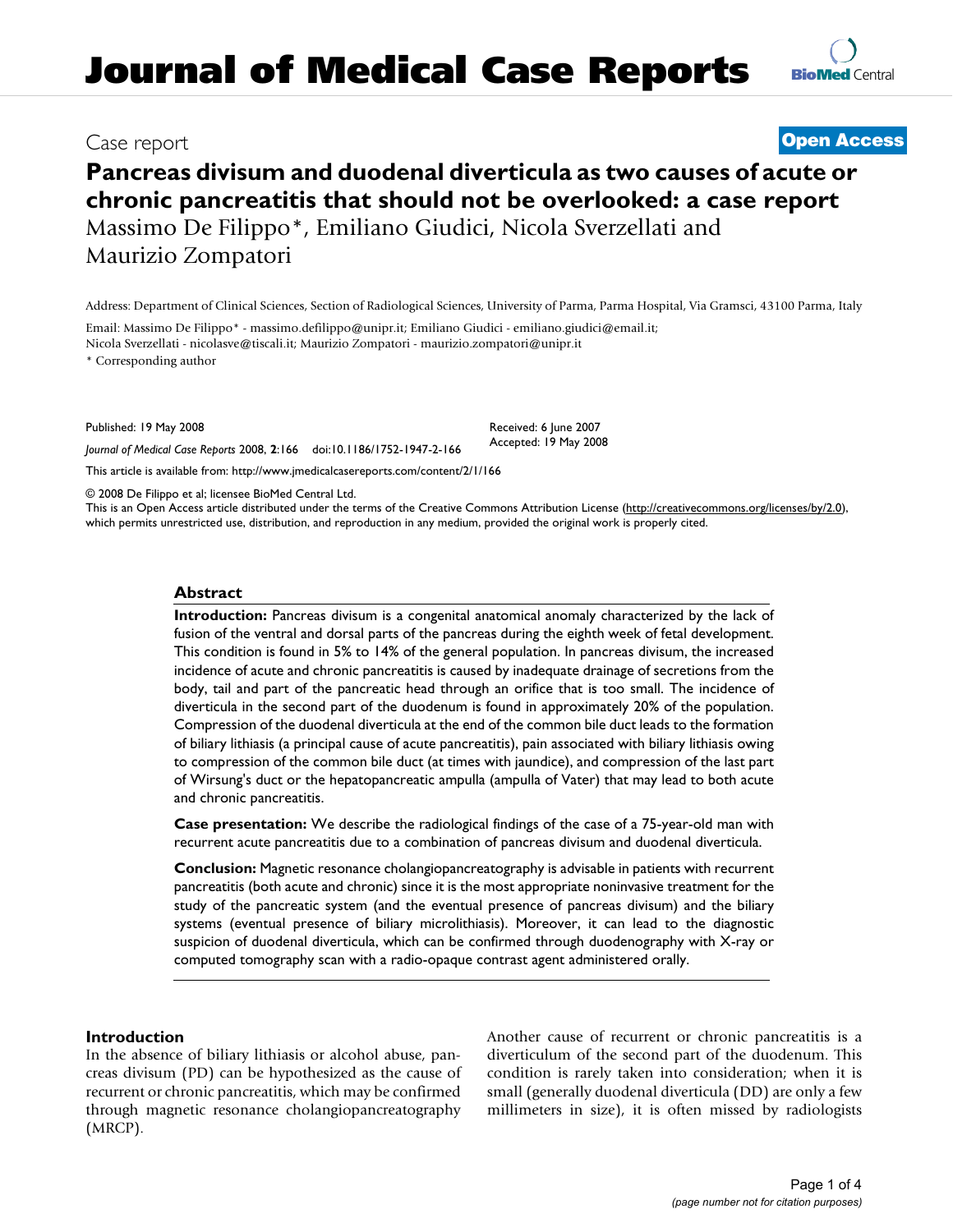using computed tomography (CT) or magnetic resonance imaging.

A study of the literature showed that there is a surprisingly high incidence of DD in the general population (around 20%). We have only rarely found DD during routine CT and MRCP, and only when they are larger than 3 to 4 cm  $[1]$ .

A precise etiological diagnosis is fundamental for the treatment of recurrent or chronic pancreatitis: PD and diverticula of the second part of the duodenum are treated in two different ways, the first with endoscopic sphincterotomy of the hepatopancreatic ampulla, the second with surgical removal.

We describe the case of an elderly man with recurrent chronic pancreatitis due to a combination of PD and duodenal diverticulum.

## **Case presentation**

A 75-year-old man with a clinical history of recurrent pancreatitis (more than two episodes of acute pancreatitis) without risk factors (for example, no previous alcohol abuse, gallstones, hypercalcemia, surgery, use of drugs such as corticosteroids and/or thiazides) was hospitalized for epigastric pain and vomiting.

Clinical examination showed evidence of jaundice. An emergency ultrasound showed lithiasis of the gallbladder, dilation of the main bile duct (9 mm), and a 12 mm hypoechogenic area adjacent to the head of the pancreas. It was initially diagnosed as a cystic lesion of the pancreas.

Laboratory examinations showed an increase in the levels of amylase (306 U/liter, normal 0 to 130 U/liter), lipase (282 U/liter, normal 0 to 58 U/liter), and cholestatic indexes (total bilirubin 3.2 mg/dl, normal 0.1 to 1.1 mg/ dl; direct bilirubin 1.4 mg/dl, normal 0.0 to 0.4 mg/dl).

A diagnosis of acute edematous pancreatitis was made. The patient's clinical condition improved significantly after 5 days of pharmacological treatment in hospital with gabexate mesylate, meropenem and omeprazole.

For further investigation, an MRCP, using a 1.5 Tesla unit, was carried out: it revealed evidence of an alithiasic bile duct of normal dimensions with the presence of a 'pancreas divisum' and multiple minute pancreatic pseudocysts (Figure 1). The cystic lesion, evidenced by ultrasonography, was perceived by MRCP as a diverticulum of the second part of the duodenum; this finding was confirmed the following day through radiography with a hydrosoluble iodated contrast medium administered orally (Figure 2).



## Figure 1

Complete and incomplete pancreas divisum with diverticulum of the second part of the duodenum. The magnetic resonance cholangiopancreatography scan shows the main pancreatic duct (arrowheads) terminates above the distal common bile duct (curved arrow) owing to the presence of pancreas divisum. The multiple small pseudocysts adjacent to Wirsung's duct are markers of recurrent pancreatitis (arrows). Signal irregularity indicated by the asterisk is due to a mixture of fluid and air present inside the duodenal diverticulum (the duodenal 'C' was cancelled by the superparamagnetic contrast medium introduced orally to avoid the overlapping of intestinal fluids with the common bile duct and Wirsung's duct).

The patient underwent sphincterotomy of the minor duodenal papilla by means of gastroduodenoscopy to decongest the principal pancreatic duct. Removal of the DD was not carried out owing to clinical recovery. Eight days after the acute event, the patient was discharged in good condition.

### **Discussion**

PD is a congenital anatomical anomaly characterized by the lack of fusion of the ventral and dorsal parts of the pancreas during the eighth week of fetal development. This condition is found in 5% to 14% of the general population [2].

The major pancreatic duct (Wirsung's duct), in the physiological state and, at rest, has a maximum measurement of 2 mm. It drains the secretions from the head, body and tail of the exocrine pancreas, and ends at the major duodenal papilla (hepatopancreatic ampulla); the accessory pancreatic duct (Santorini's duct) extends through the head of the pancreas, crosses Wirsung's duct and ends at the minor duodenal papilla; both pancreatic outlets are located on the medial wall of the second part of the duodenum at a distance of approximately 10 to 15 mm from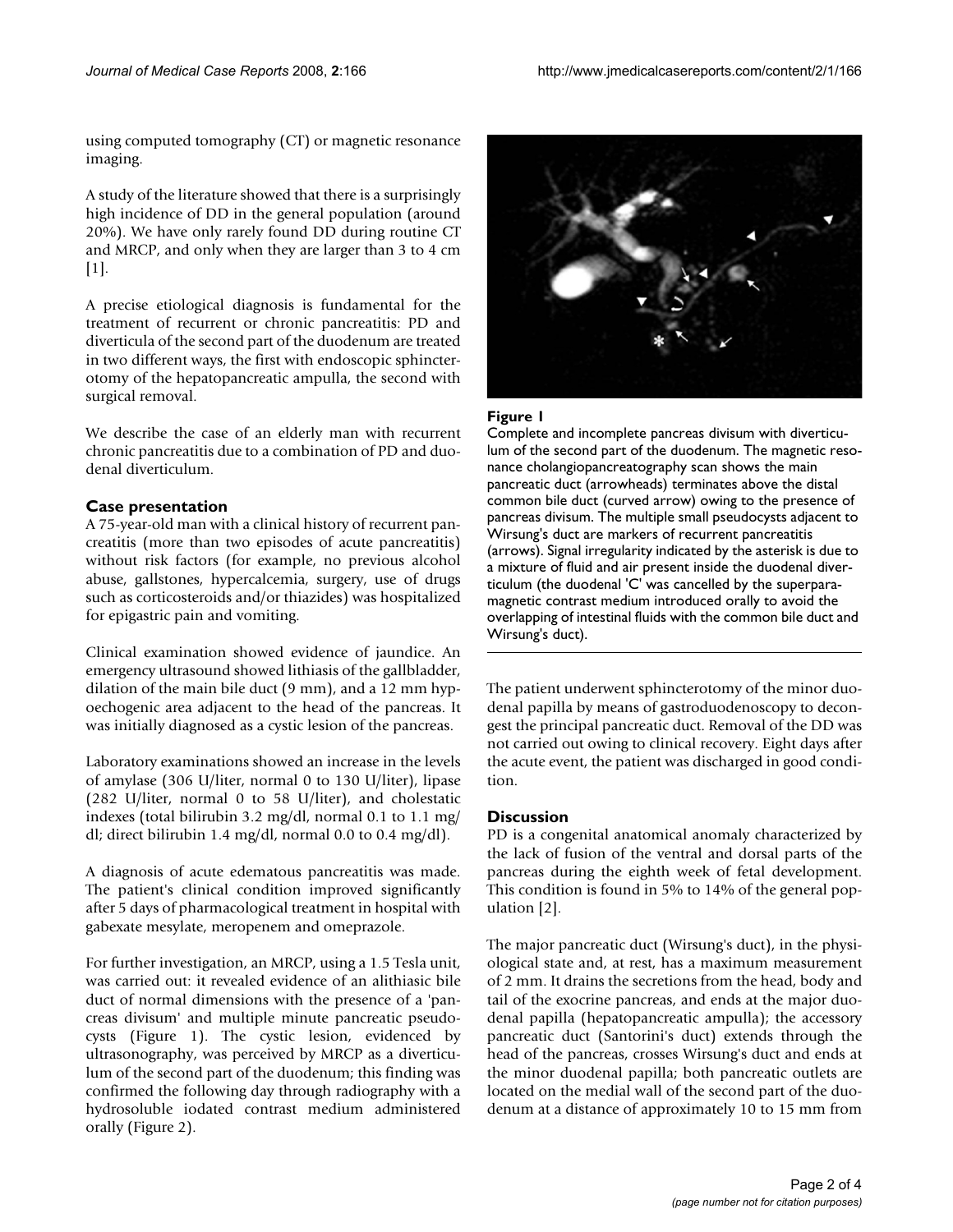

## Figure 2

X-ray gastroduodenography with hydrosoluble iodated contrast medium introduced orally showing the diverticulum of the second part of the duodenum. Demonstration of the small neck (large arrow) of the diverticulum. Note that the diverticulum is partially distended by the contrast medium due to the presence of air inside the diverticular lumen (small arrows).

each other; the minor papilla are above, the major duodenal papilla below.

In PD, the dorsal pancreatic section drains into the minor duodenal papilla through the major pancreatic duct; the ventral pancreatic duct, the smaller part of the pancreas, merges with the common bile duct at the hepatopancreatic ampulla.

There are two types of PD: complete PD (most common) and incomplete PD (much less common), in which the ventral and dorsal systems remain connected through small-caliber branch ducts [Additional file 1].

In PD, the increased incidence of acute and chronic pancreatitis is caused by inadequate drainage of secretions produced by the body, tail and part of the pancreatic head through an orifice which is too small. The usual therapeutic solution for symptomatic PD is a sphincterotomy of the minor duodenal papilla, which decongests Wirsung's duct [3].

The incidence of diverticula in the duodenum is approximately 20% in the population and is second in frequency to that of the colon; diverticula are formed by the saccular expansion of the mucosal and submucosal layers that together herniate through a defect in the muscular wall as a result of mechanical pressure [1].

The dimensions of DD vary from those of a pea to those of an egg. Singular, or very rarely, multiple DD form frequently in the second part, very infrequently in the third part, and exceptionally in the first part of the duodenum.

Complications of diverticula of the second part of the duodenum are caused by inflammation or ulceration, or may arise from compression of the duodenal wall, the common bile duct or the pancreatic duct due to the close proximity to the engorged and distended diverticula, especially if they are retroduodenal (paravaterian diverticula).

The effects of compression on the end of the common bile duct include the formation of biliary lithiasis (a principal cause of acute pancreatitis), pain associated with biliary lithiasis due to compression of the common bile duct (at times with jaundice), and acute and chronic pancreatitis from compression of the last part of Wirsung's duct or the hepatopancreatic ampulla [1]. The appropriate therapeutic solution for symptomatic DD is surgery.

# **Conclusion**

The association of PD and DD in the same patient, as in our case, is a rare condition that has not been previously reported in the literature. We believe that it may possibly further increase the incidence of pancreatitis.

It is well known that the principal cause of acute pancreatitis is biliary microlithiasis. It is also true that biliary lithiasis can be determined, as discussed above, by the presence of a DD. Therefore, both PD and DD, and their association, should always be considered in recurrent pancreatitis.

MRCP is advisable in every patient with recurrent pancreatitis, since it is the most appropriate noninvasive treatment for the study of the pancreatic systems (eventual presence of PD) and the biliary systems (eventual presence of biliary microlithiasis) [2].

MRCP, moreover, can lead to the diagnostic suspicion of duodenal diverticula, which can be confirmed through duodenography by X-ray or CT scan with the administration of an orally radio-opaque contrast agent.

## **Abbreviations**

CT: computed tomography; DD: duodenal diverticula; MRCP: magnetic resonance cholangiopancreatography; PD: pancreas divisum.

## **Competing interests**

The authors declare that they have no competing interests.